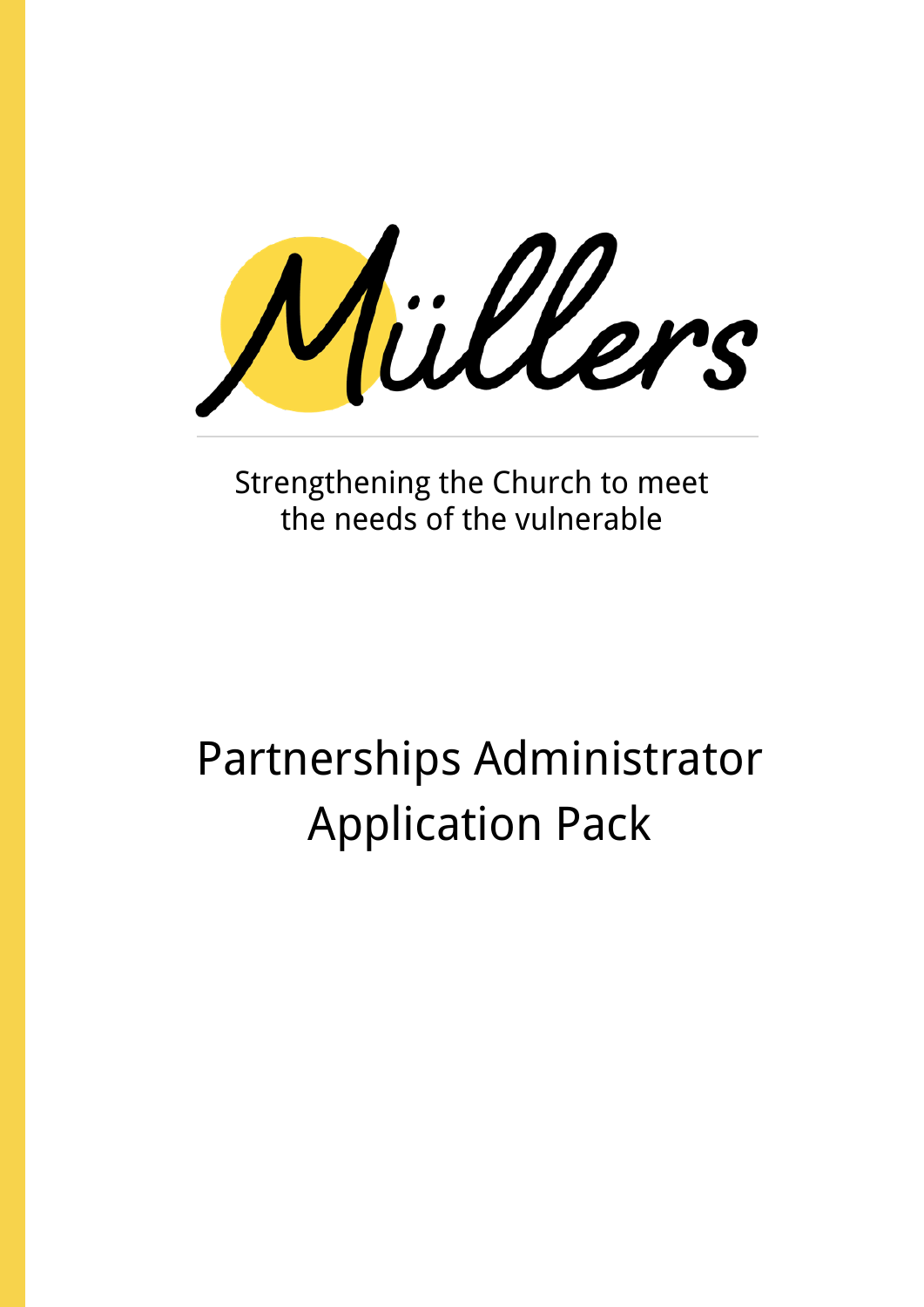## **About Müllers**

Our founder, George Müller, is one of the modern heroes of the Christian faith. He is best know for caring for over 10,000 orphans in his lifetime, raising over £100 million never by asking for donations, but by asking God to provide. He is also known for pastoring churches, being a gifted preacher and an international missionary. He called upon the Church to step up in faithful living and action for the vulnerable so that, in his own words, **"it may be seen that God is faithful still and hears prayers still"**.



L-R; 1. The Mix, a youth worship event we lead. 2. Our founder, George Müller. 3. Pelagie, a member of a parenting group we help run in Burundi. 4. Former Müllers Orphans. 5. Worship at the Bristol Youth Ministry Network

Even today, people all around the world are still inspired by his legacy of faith, prayer and action. Although the world now looks very different to how it did 200 years ago, our approach is still that of George Müller's, combining prayer and care for vulnerable people. We work to enable those without a family, experiencing poverty, unable to access education, denied healthcare, and coming up against systemic oppression to experience life to experience hope and wholeness. The mission of George Müller is still alive and active as we continue to **"strengthen the Church to meet the needs of the vulnerable."** We achieve this through four key strategic areas; Inspiring Faith, Nurturing Family, Resourcing Mission and Transforming Communities.

### **Why we need you**

Müllers exists today to "Strengthen the Church to meet the needs of the vulnerable." In all we do, we work to help Christians use their faith, skills and influence for the benefit of the most disadvantaged people of our world. Part of this is financially supporting our 220 SKI partners to continue their work with the world's most disadvantaged people. As Partnerships Administrator, you will enable the release of these funds to empower the Church for mission, sharing the Gospel and caring for the vulnerable. You will help ensure the integrity and internal health of Müllers by taking responsibility for the general bookkeeping of the charity. You shall also build great relationships with our partners through administrating relevant events and compiling prayer newsletters to support their work.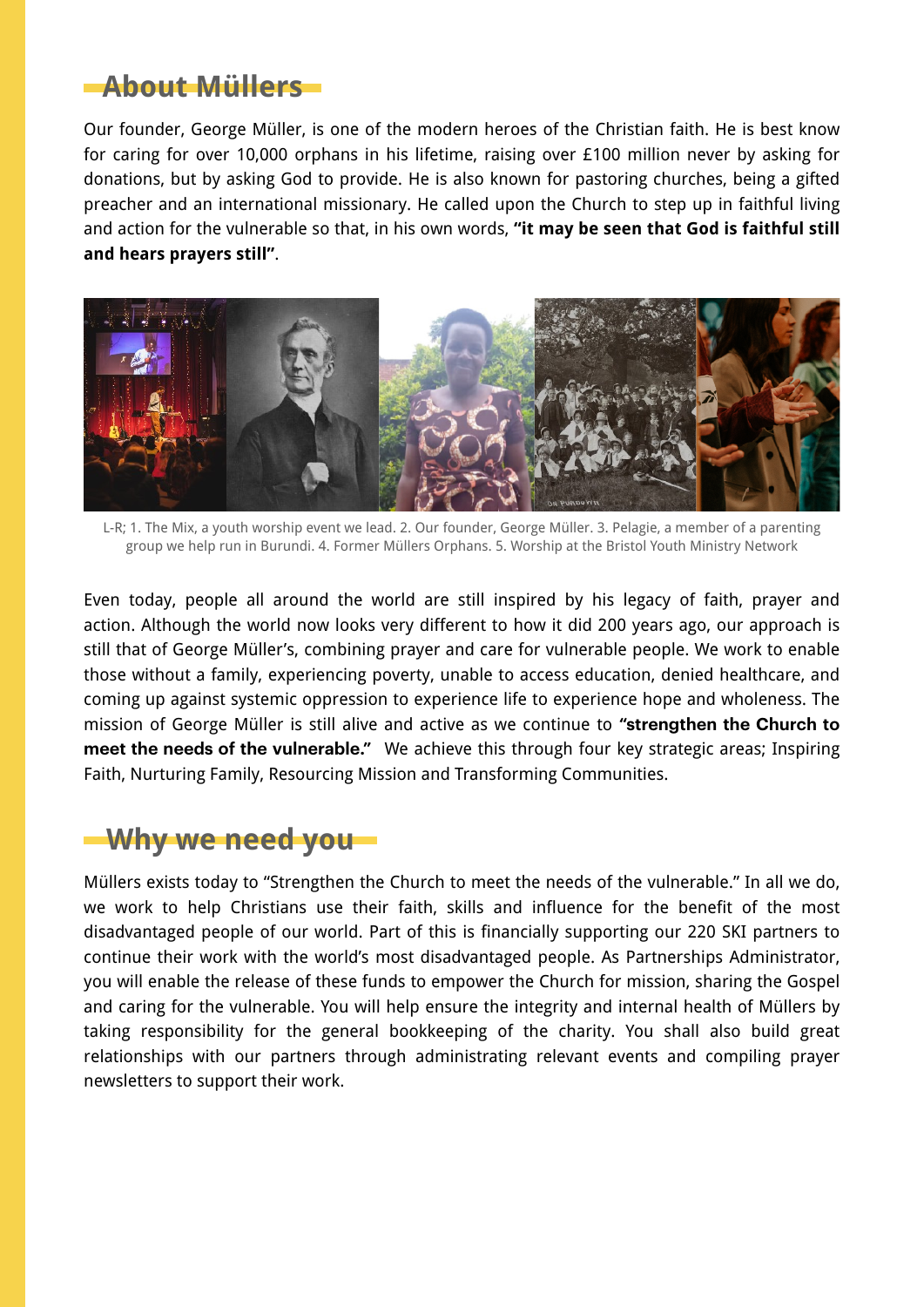# **Overview of Role**

**Hours:** 5 days (35 hours) per week. This could be flexible for the right candidate. **Salary:** £20,500 - £24,500 **Report to:** Operations Lead (OL) **Close working with:** Partnerships Coordinator (PC) and Charity Accountant (CA)

**Annual leave:** 33 days including bank holidays **Contract:** Permanent **Pension:** 6% of salary, starting after 3 months employment with us. **Start Date:** Immediately

# **Job Description**

### **1. Financial administration of the Scriptural Knowledge Institute (SKI)**

(Approximately 50% of the role)

- Log donations to Müllers for both restricted funds and Müllers' general fund
- Prepare and process the monthly SKI distribution, sending funds to global SKI partners
- Working with the Partnerships Coordinator to complete the Annual Verification
- Supporting the SKI committee, taking meeting minutes and actioning their financial decisions
- Updating Müllers database with information, such as contact details and latest newsletters
- Manage Gift Aid records and process claims
- Corresponding with donors, providing donation forms, receipts, and thank you messages
- Recording relevant communication with partners for governance purposes, regularly updating the PC on developments.

### **2. Financial administration of the wider charity**

(Approximately 20% of the role)

- Deliver the general bookkeeping for the charity, including dealing with suppliers, processing invoices, reconciling supplier statements, setting up online payments and reconciling bank accounts
- Assist in the annual charity audit, providing information as requested by the CA
- Carry out payment runs to the bank as required (Once a week at most)

### **3. Administrating Müllers Partnerships**

(Approximately 25% of the role)

- Compiling monthly prayer newsletter to supporters
- Administrating partnership events such as the Bristol Youth Ministry Network

### **4. Team responsibilities**

(Approximately 5% of the role)

- To lead daily prayer meetings for the team on occasion, approximately once a week
- To welcome and host visitors to the museum on occasion, approximately once a week
- To share reception duties, welcoming guests to the trust and the George Müller Museum
- Undertake any other duties and projects as may be requested by the Charity Leader or OL as may be commensurate with the responsibilities of the post
- To work with the key values, ethos, equal opportunities and other policies of The George Müller Charitable Trust. We depend on God's provision, through answered prayer, therefore you will be required to share in the prayer life of the charity. As such, it is a genuine occupational requirement that the applicant is an active Christian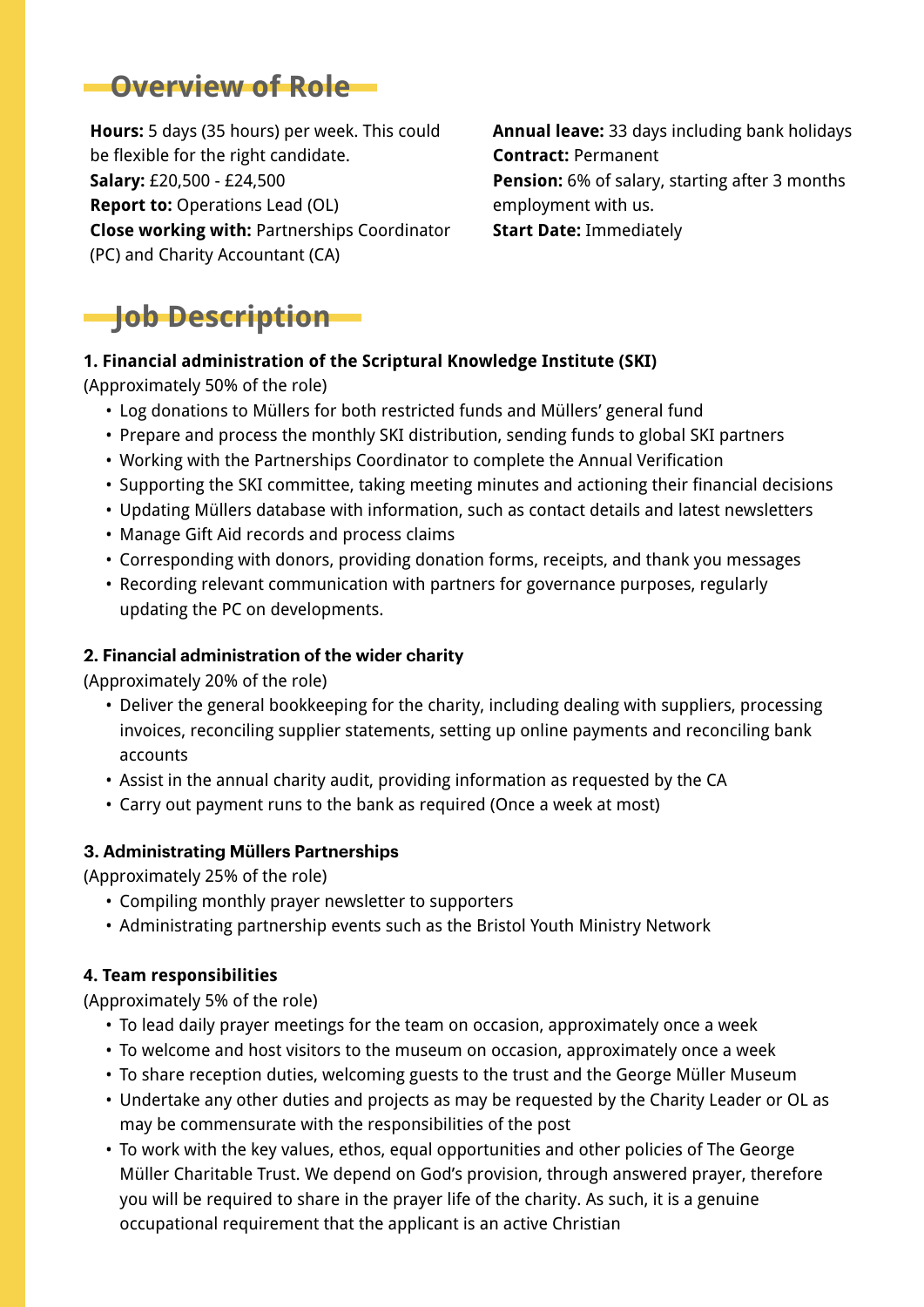# **Person Specification-**

|                                           | <b>Essential</b>                                                                                                                                                                                                                                            | <b>Desirable</b>                                                                     |
|-------------------------------------------|-------------------------------------------------------------------------------------------------------------------------------------------------------------------------------------------------------------------------------------------------------------|--------------------------------------------------------------------------------------|
| <b>Personal Qualities</b>                 | • Exceptionally organised and self-disciplined<br>• A strong eye for detail<br>• A pastoral mindset<br>• Excellent interpersonal skills, including friendly and<br>hospitable attitude<br>• A passion for international mission<br>• A commitment to prayer | • An interest in history                                                             |
| <b>Qualifications and</b><br>training     |                                                                                                                                                                                                                                                             | • AAT qualified<br>• Qualification in office<br>administration<br>• Training in GDPR |
| <b>Knowledge, skills</b><br>and abilities | • Strong written communication skills<br>• Highly competent IT skills, including Office 365 suite,<br>Salesforce and database administration (Salesforce)<br>• Ability to pray with and for others                                                          | • Familiar with SAGE<br>accounting software<br>• Knowledge of GDPR<br>best practice  |
| <b>Experience</b>                         | • Proven experience in successful bookkeeping and<br>financial administration<br>• Experience of database administration                                                                                                                                    | • Experience of<br>international mission                                             |

# **How to Apply**

Submit a CV, contact details of 2 references and a document answering the following questions;

- 1. Why do you want to to be appointed to this role?
- 2. What evidence can you give to show you can fulfil the job description to an excellent standard?
- 3. Which elements of the person specification do you excel in and how you can evidence this?

(As a guide, the limit for each question is approximately 500 words.)

Please email these documents to Joel.Preston@mullers.org by 11pm on Sunday 3rd July 2022. We reserve the right to close applications earlier than the stated deadline should we receive enough potential candidates.

The successful applicant will be offered the role on condition of satisfactory references and DBS check.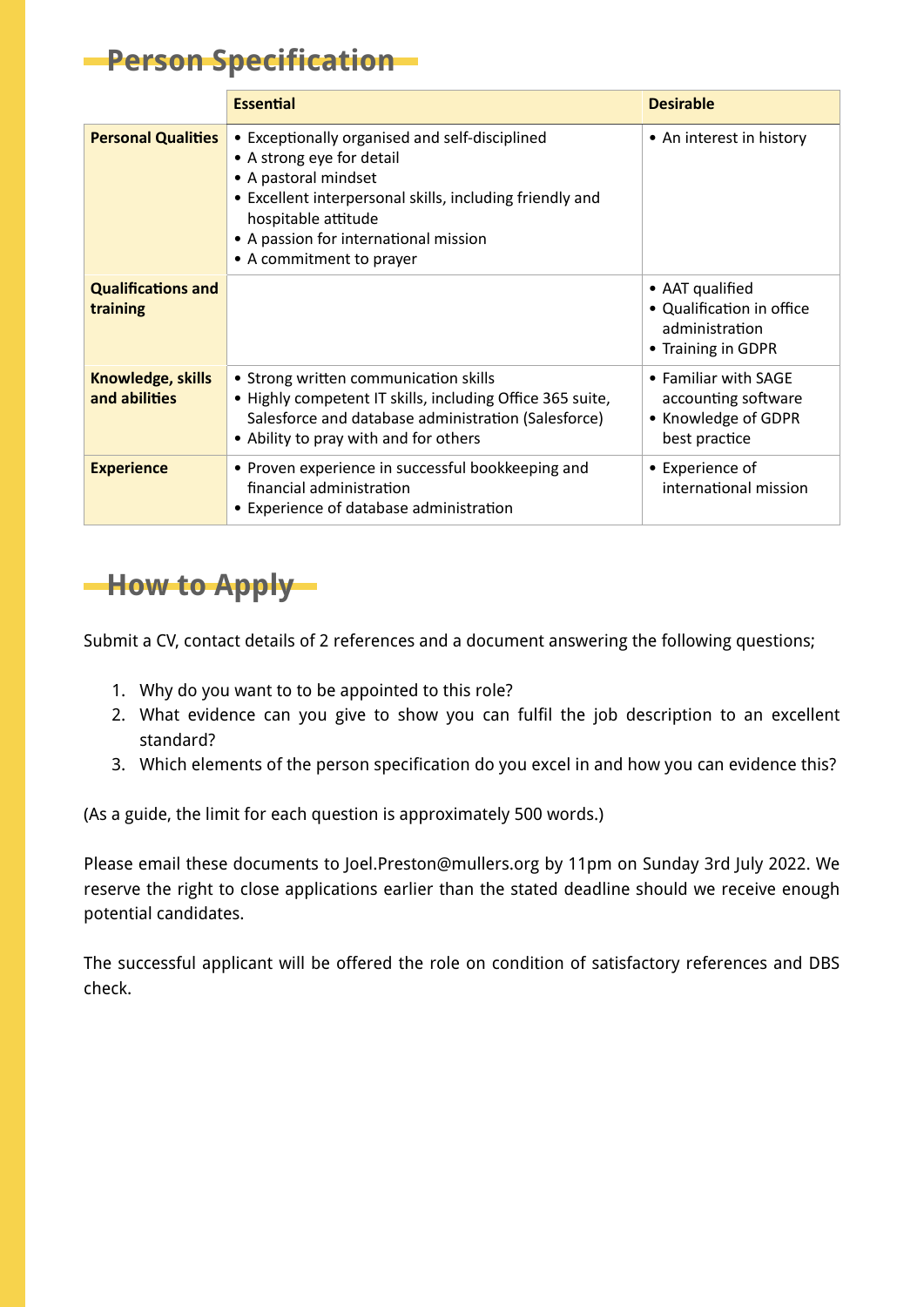### **What we do**

### **Inspiring Faith**

- The Scripture, Theology and Culture course A weekly course seeks to cultivate deep theological roots in Christians, better equipping them for ministry and serving their communities.
- The Digital Theology Course An online version of the STC course, available "on-demand" and at the learners own pace. Piloting Sept 2022.
- The George Müller Museum A free museum telling the story of Müller and his 10,00 orphans situated in the original homes he built by faith.
- The Mix An ecumenical worship event for 11-18s of Bristol, led by youth leaders of the city, facilitated by Müllers.

### **Nurturing Families**

- Work with partners to raise the profile of fostering and enable the church to engage with looked after children.
- Work with partners to source foster placements for Unaccompanied Asylum Seeker Children.

### **Resourcing Ministry**

- Run the Bristol Youth Ministry Network Connecting, resourcing and supporting those whose Christian faith motivates them to work with young people.
- Enable Children and Families worker meet-ups, for support, prayer and equipping.
- Provide youth ministry coaches to partner churches to see young people thrive. Launching Sept 2022.

### **Transforming Communities**

• Run the Scriptural Knowledge Institute (SKI) - offering prayerful, administrative and financial support to 220 partners around the world who are serving vulnerable people, including, providing orphan care, educating at risk children, providing health care for those in poverty, sharing the gospel etc.